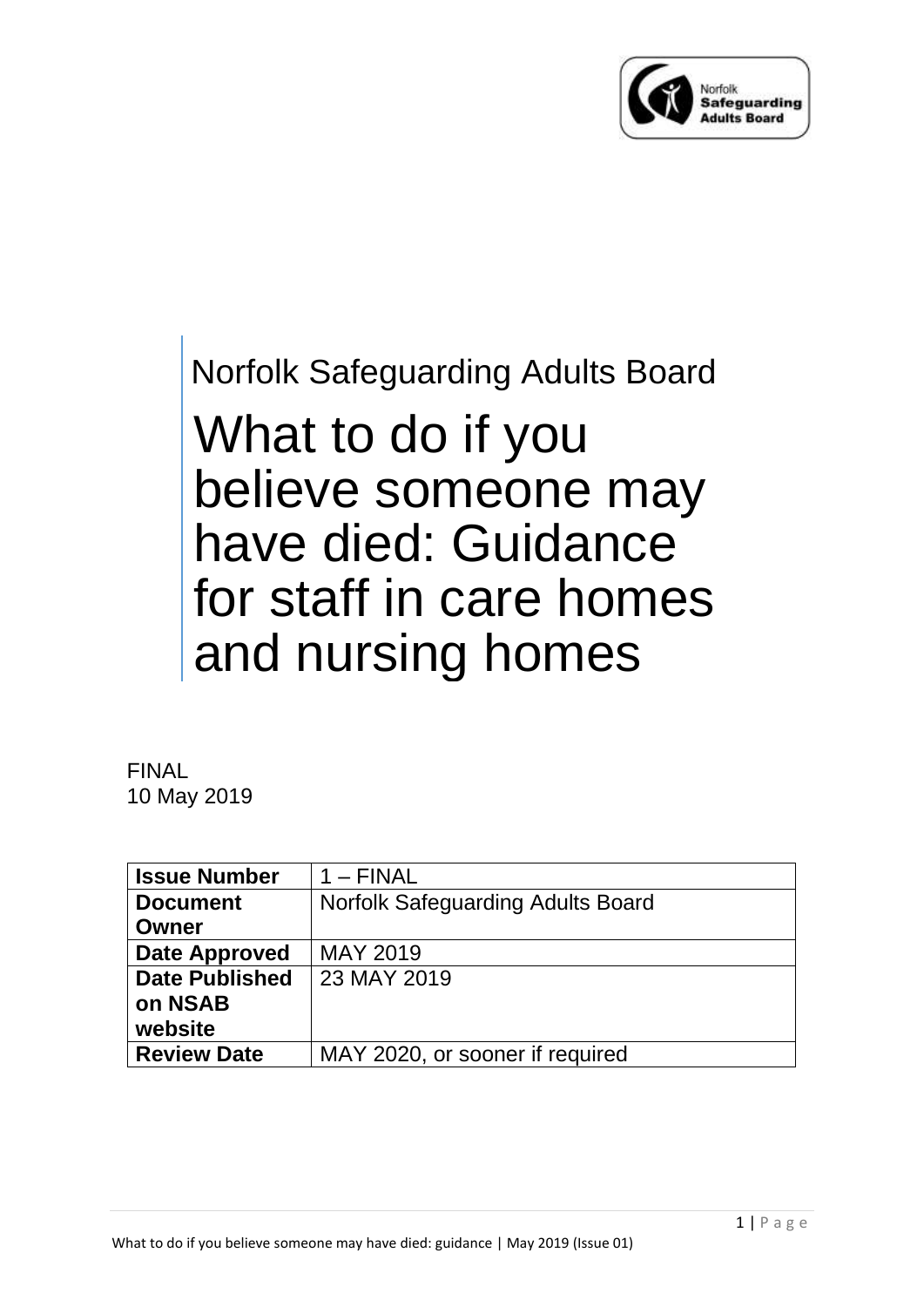

# **What to do if you believe someone may have died: Guidance for staff in care homes and nursing homes**

It can be very distressing to find someone who may have died and it can be hard to think clearly about what to do when you might be experiencing shock or stress. This guidance should be kept in an accessible place so it can be accessed quickly and easily when needed.

# **Establishing resuscitation status: advance planning**

It is vitally important that everybody who lives in a care provider unit has an advance care plan completed, and their resuscitation status assessed when they are admitted to the provider. This means that the person's care team in the provider (including the person themselves and/or their family, depending on whether they have mental capacity to be involved in decision-making), has worked with the them to establish whether resuscitation should be attempted if the person has a cardiopulmonary arrest. The DNAR form has to be signed by a doctor. **'Do not attempt resuscitation' (DNAR)** forms may be issued for a number of reasons, including if someone has a long-term condition or a terminal illness, and would not benefit from CPR if they had a cardiopulmonary arrest.

There are 3 helpful questions that could be asked during this meeting, at the following link:

[rcgp.org.uk/clinical-and-research/resources/bright-ideas/anticipatory-care-planning](https://www.rcgp.org.uk/clinical-and-research/resources/bright-ideas/anticipatory-care-planning-in-three-questions.aspx)[in-three-questions.aspx](https://www.rcgp.org.uk/clinical-and-research/resources/bright-ideas/anticipatory-care-planning-in-three-questions.aspx)

**It is also important that the entire staff group working in the care provider setting knows which residents have DNARs and which do not**, so they will know who they should attempt to resuscitate and who they should not.

# **Frequently asked questions**

### **If I think a person may have died, should I attempt CPR (Cardiopulmonary Resuscitation)?**

You should only attempt resuscitation if you know that the person who may have died does **not** have a DNAR in place. If the person has a DNAR in place, and this has been confirmed, you must **not** commence resuscitation, but instead, should call for a manager or a nurse on duty. If you do CPR against someone's wishes (ie if they have a DNAR), this could be perceived as assault.

If the person does **not** have a DNAR in place, even if you are not sure if the person has died or not, you should always attempt to resuscitate them if you can safely do so. No-one should be criticised for trying to resuscitate someone who may have died if they did not have a DNAR in place.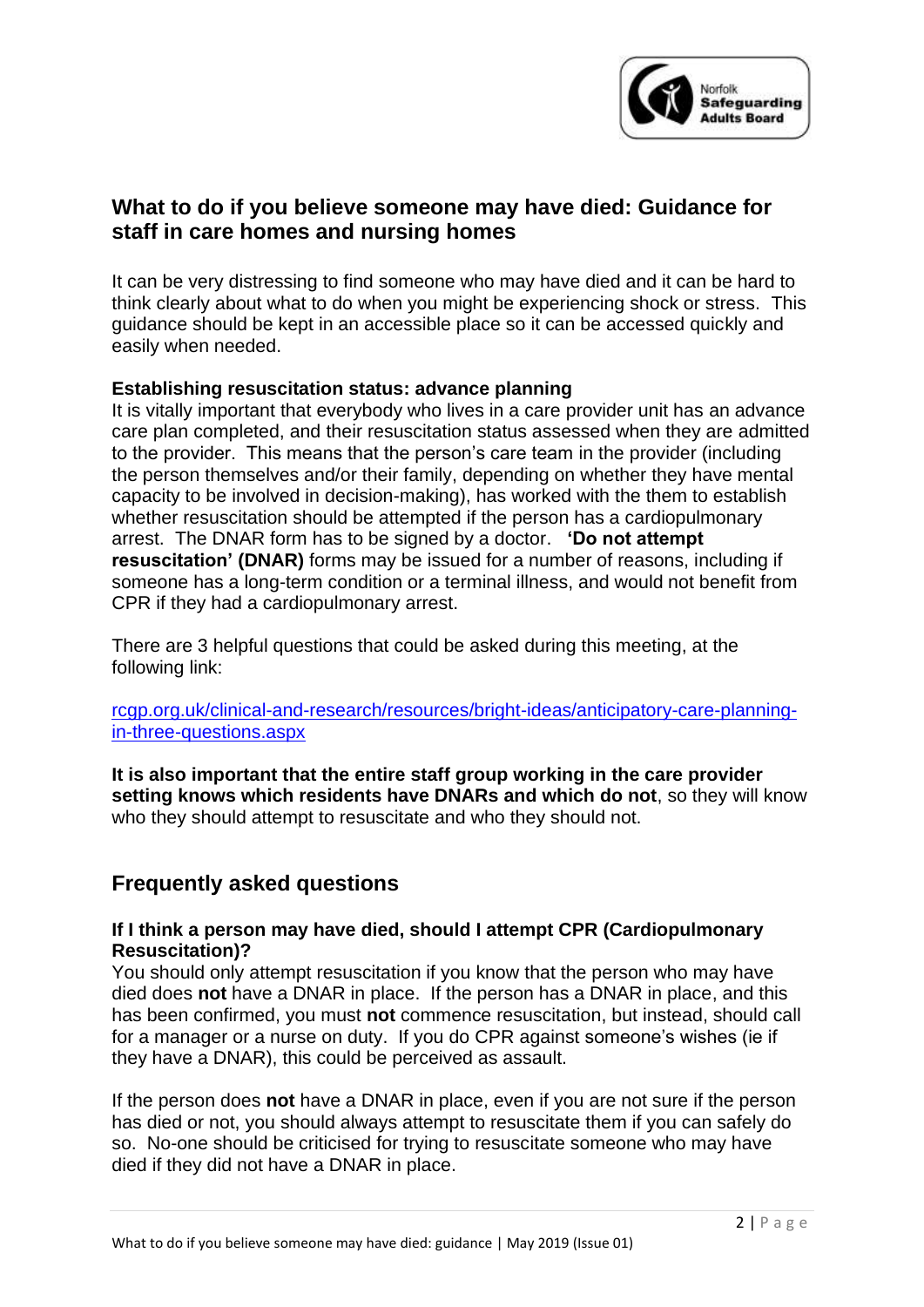

# **What if the person has a DNAR (Do Not Attempt Resuscitation) in place and I observe them choking?**

There are certain conditions that are considered 'treatable or reversible' for example if someone is witnessed choking on food/foreign objects or drowning in the bath. Even if the person has a DNAR in place, if the condition is 'treatable or reversible', you **should** carry out CPR.

# **Who should I contact if I think someone may have died?**

Care home residents are often suffering from extreme frailty and are at the end of their life. Even if they are not actually dying, their death would not always be unexpected. When a death is expected and a DNAR is in place, care provider staff should follow their death policy. Deaths can be **verified** by individuals who have been trained to identify that there are no longer signs of life. This could be the resident health care professional, a doctor, nurse or a registered care home manager or their deputy, in a care provider, who has had training to be able to do this. There is no need to call out a doctor or paramedic if someone in the care provider has been trained to identify there are no signs of life and the death was expected. Once the death is **verified** the funeral director can be contacted.

The death must also be **certified** and this must be done by a doctor who will not necessarily need to visit to do this. If a DNAR is in place, the GP should be notified by the care provider that their patient has died. The GP then decides if they feel that they have enough information to complete a death certificate or not. This can involve a conversation with the coroner's officer to confirm. The GP will then either complete the death certificate or pass the matter to the coroner to investigate the cause of death.

If the person does not have a DNAR in place, the organisation to contact if you think someone may have died is the ambulance service, by ringing 999. If you are attempting CPR, shout for help and get someone to ring for an ambulance straight away.

If the death is unexpected, the police must be called.

### **What if I cause some injury to the person's body by performing CPR?**

You should not be criticised for trying to resuscitate the person, even if the process causes an injury, provided they do not have a DNAR in place.

### **The person is very cold and not breathing and I think they are dead. Should I still carry out CPR?**

Providing the person does not have a DNAR in place, you should carry out CPR until the paramedics arrive and confirm whether the person is dead. People can appear cold and pale but still have signs of life that are hard to detect, so if there is no DNAR in place, the paramedics should be contacted, and a suitably trained person must confirm whether they have died or not.